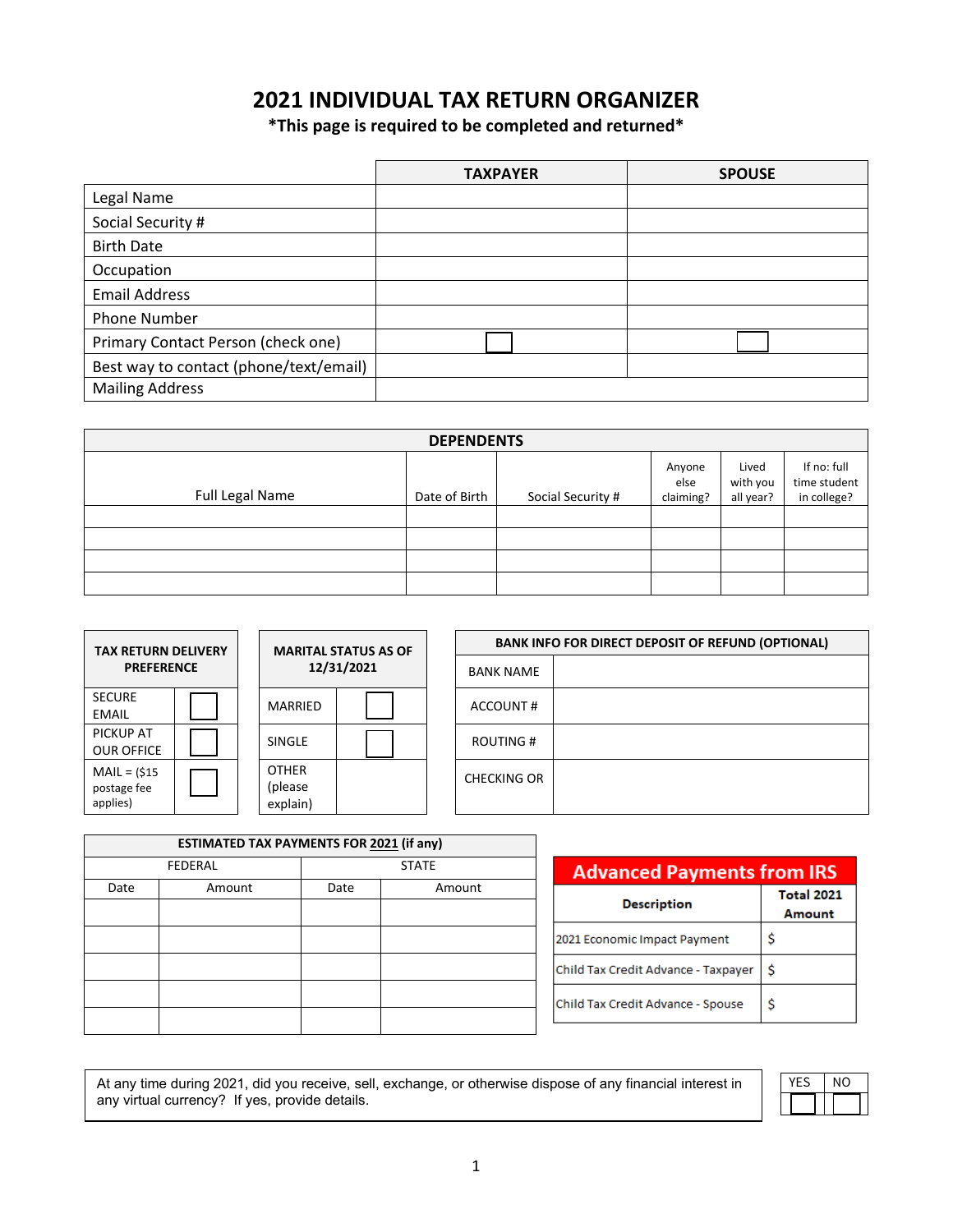## **2021 INDIVIDUAL TAX RETURN ORGANIZER, continued**

*The remaining pages are optional, but your participation is encouraged and will help limit the frequency of additional questions we have for you to ensure we prepare your return accurately while minimizing taxes. If an item is not answered, we will assume it is not relevant to you or the amount is zero, unless other documentation is provided. It is not necessary to answer every question. For example, if you have provided brokerage statements, you do not need to duplicate your interest, dividends, and stock sales from that statement.*

This is a general checklist of items you should provide if you or any member of your family have received them:

- 
- 
- 
- 
- 
- 
- 1099-NEC (non-employee compensation) Charitable contributions amounts
- 1095-A, 1095-B, 1095-C (health insurance) Other information statements
- 
- 
- 
- W-2 (wages) 1098-T (education)
- 1099-R (retirement) Schedules K-1 (Forms 1065, 1120-S, 1041)
- 1099-INT (interest) Annual brokerage statements
- 1099-DIV (dividends) 1098 (mortgage interest)
- 1099-B (brokerage sales) Property tax bills that were paid in 2021
- 1099-MISC (rents, etc.) Closing Disclosure (real estate sales/purchases)
	-
	-
- 1099-SSA (social security) 1099-SA (distributions from HSA)
- 5498 (contributions to IRA) 5498-SA (contributions to HSA)
- **– IRS Letter 6419 (child tax credit advances) – IRS Letter 6475 (third economic impact payment)**

If you experienced damage from Hurricanes Laura, Sally, Delta or Zeta, or any other Federally Declared Disaster, please provide details, including:

- Name of storm
- Details of financial losses
- Insurance reimbursements

#### **INCOME**

| <b>INTEREST</b> |        | <b>DIVIDENDS</b> |               |
|-----------------|--------|------------------|---------------|
| PAYER           | AMOUNT | PAYER            | <b>AMOUNT</b> |
|                 |        |                  |               |
|                 |        |                  |               |
|                 |        |                  |               |
|                 |        |                  |               |
|                 |        |                  |               |
|                 |        |                  |               |

| SALES OF PROPERTY NOT SHOWN ELSEWHERE (stocks, gold, house, land, etc.) |             |           |                 |                    |  |  |
|-------------------------------------------------------------------------|-------------|-----------|-----------------|--------------------|--|--|
|                                                                         | <b>DATE</b> |           | <b>PURCHASE</b> |                    |  |  |
| <b>DESCRIPTION</b>                                                      | PURCHASED   | DATE SOLD | <b>PRICE</b>    | <b>SALES PRICE</b> |  |  |
|                                                                         |             |           |                 |                    |  |  |
|                                                                         |             |           |                 |                    |  |  |
|                                                                         |             |           |                 |                    |  |  |
|                                                                         |             |           |                 |                    |  |  |
|                                                                         |             |           |                 |                    |  |  |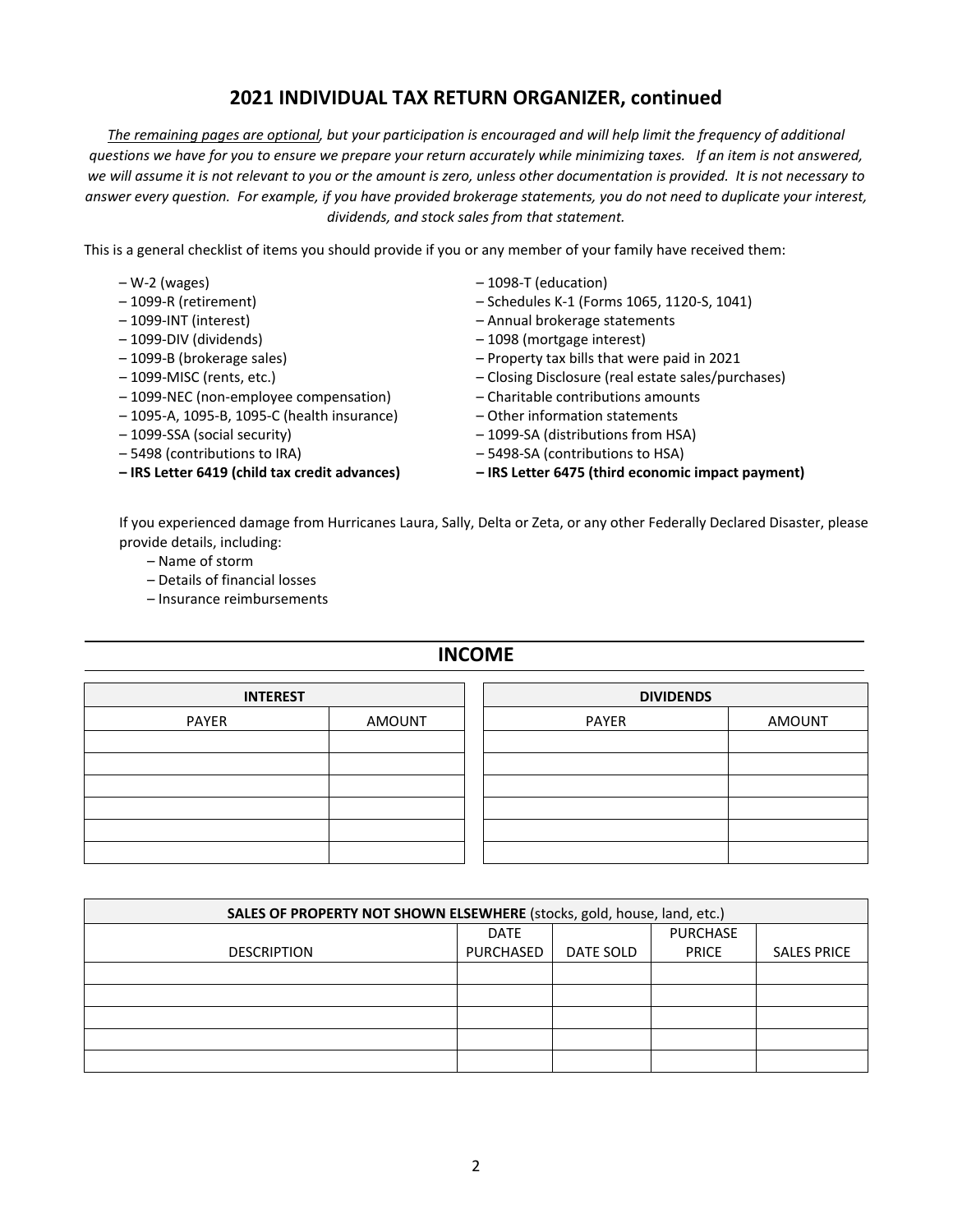| <b>OTHER INCOME:</b> not from wages, business, investments<br>(i.e. pensions, insurance, payments, royalties) |              |        |  |  |
|---------------------------------------------------------------------------------------------------------------|--------------|--------|--|--|
| <b>DESCRIPTION</b>                                                                                            | <b>PAYER</b> | AMOUNT |  |  |
|                                                                                                               |              |        |  |  |
|                                                                                                               |              |        |  |  |
|                                                                                                               |              |        |  |  |
|                                                                                                               |              |        |  |  |

If you have a business or rental property that is not reported on a separate tax return, please provide a schedule including, but not limited to: Income, Expenses, Mortgage interest, Property taxes, HOA dues, Insurance expense, Repairs and maintenance. If you used your vehicle for business purposes, please provide total mileage and business mileage. If you had a home office, please provide the square footage of the office and your total home.

## **EXPENSES**

| (do not include amounts paid from a pre-tax health savings account, or amounts reimbursed from insurance) |  |  |
|-----------------------------------------------------------------------------------------------------------|--|--|
| AMOUNT                                                                                                    |  |  |
|                                                                                                           |  |  |
|                                                                                                           |  |  |
|                                                                                                           |  |  |
|                                                                                                           |  |  |
|                                                                                                           |  |  |
|                                                                                                           |  |  |
|                                                                                                           |  |  |
|                                                                                                           |  |  |
|                                                                                                           |  |  |

| <b>HEALTH SAVINGS ACCOUNTS</b>                                         |     |    | IF NO, WHAT<br>AMOUNT WAS FOR |
|------------------------------------------------------------------------|-----|----|-------------------------------|
|                                                                        | YES | NΟ | MEDICAL?                      |
| Were all of your withdrawals from an HSA account for medical expenses? |     |    |                               |

| <b>TAX EXPENSES</b>                                  |        |  |
|------------------------------------------------------|--------|--|
| <b>DESCRIPTION</b>                                   | AMOUNT |  |
| Real Estate (Property) taxes                         |        |  |
| Sales tax on large purchases                         |        |  |
| Other personal property taxes (not applicable in LA) |        |  |
|                                                      |        |  |
|                                                      |        |  |

| <b>INTEREST EXPENSES</b> |               |                              |  |
|--------------------------|---------------|------------------------------|--|
| <b>DESCRIPTION</b>       | <b>AMOUNT</b> | 12/31/21 Mortgage<br>Balance |  |
| Home Mortgage            |               |                              |  |
| Home Mortgage 2          |               |                              |  |
| <b>Other Real Estate</b> |               |                              |  |
|                          |               |                              |  |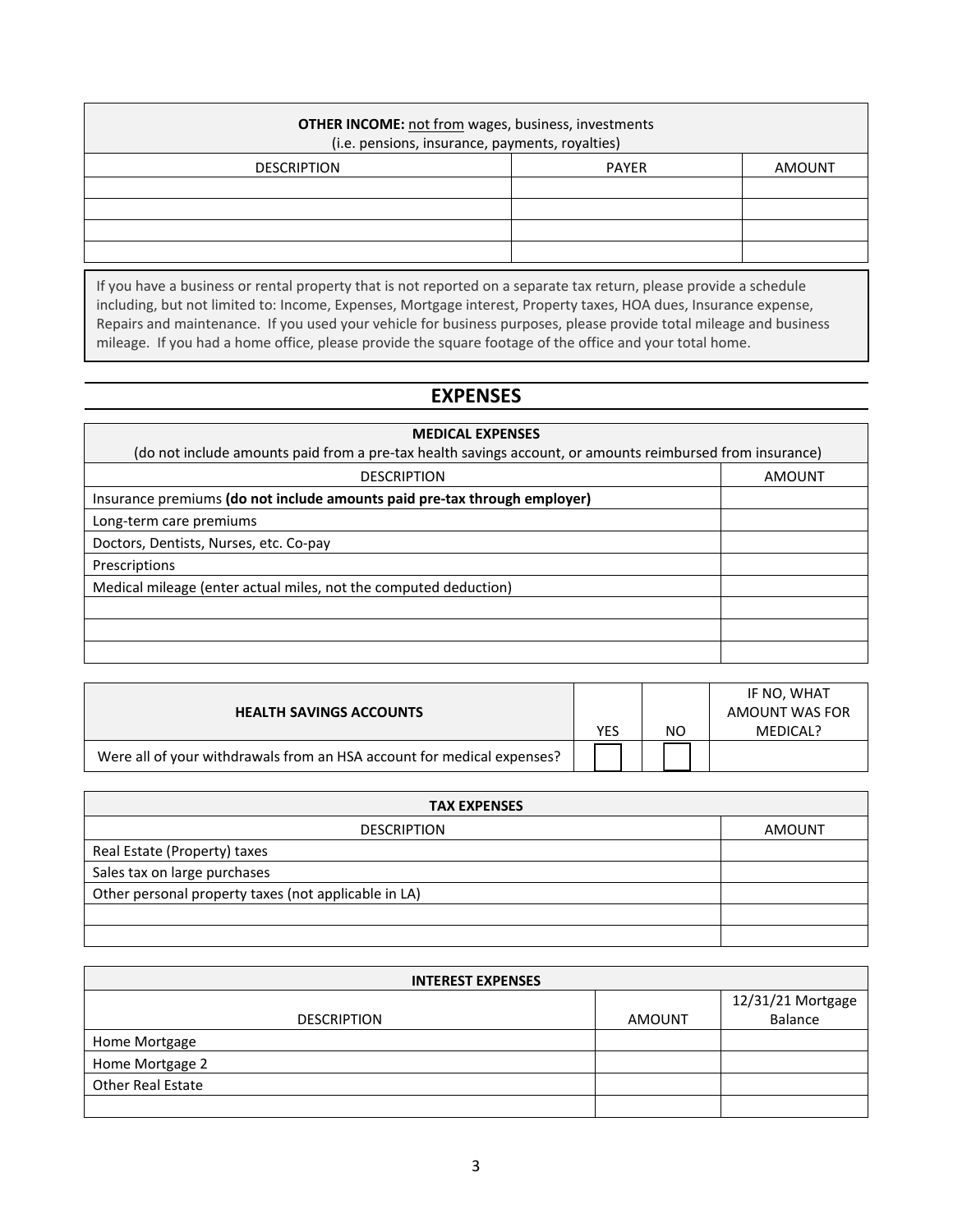| <b>CHARITABLE CONTRIBUTIONS: CASH</b> |               |  |
|---------------------------------------|---------------|--|
| NAME OF CHARITABLE ORGANIZATION       | <b>AMOUNT</b> |  |
|                                       |               |  |
|                                       |               |  |
|                                       |               |  |
|                                       |               |  |
|                                       |               |  |
|                                       |               |  |
|                                       |               |  |
|                                       |               |  |
|                                       |               |  |

It is not required to send your receipts for cash donations to us, but make sure you have them for your own records

| <b>CHARITABLE CONTRIBUTIONS: NON-CASH</b> |                    |                               |                                                   |
|-------------------------------------------|--------------------|-------------------------------|---------------------------------------------------|
| NAME OF CHARITABLE<br><b>ORGANIZATION</b> | <b>DESCRIPTION</b> | EST. VALUE ON<br>DATE DONATED | <b>EST. VALUE WHEN</b><br>ORIGINALLY<br>PURCHASED |
|                                           |                    |                               |                                                   |
|                                           |                    |                               |                                                   |
|                                           |                    |                               |                                                   |
|                                           |                    |                               |                                                   |
|                                           |                    |                               |                                                   |
|                                           |                    |                               |                                                   |

# **OTHER ADJUSTMENTS**

| <b>CHILD CARE</b> |                            |         |         |               |
|-------------------|----------------------------|---------|---------|---------------|
|                   | <b>CHILD CARE PROVIDER</b> |         |         |               |
|                   |                            |         |         | <b>AMOUNT</b> |
| <b>CHILD NAME</b> | PROVIDER NAME              | ADDRESS | TAX ID# | PAID          |
|                   |                            |         |         |               |
|                   |                            |         |         |               |
|                   |                            |         |         |               |
|                   |                            |         |         |               |

| LOUISIANA SCHOOL EXPENSES (max deduction is \$5,000 per child) |             |                                            |               |
|----------------------------------------------------------------|-------------|--------------------------------------------|---------------|
| CHILD NAME                                                     | SCHOOL NAME | DESCRIPTION (ex. Tuition, Books, Uniforms) | <b>AMOUNT</b> |
|                                                                |             |                                            |               |
|                                                                |             |                                            |               |
|                                                                |             |                                            |               |
|                                                                |             |                                            |               |